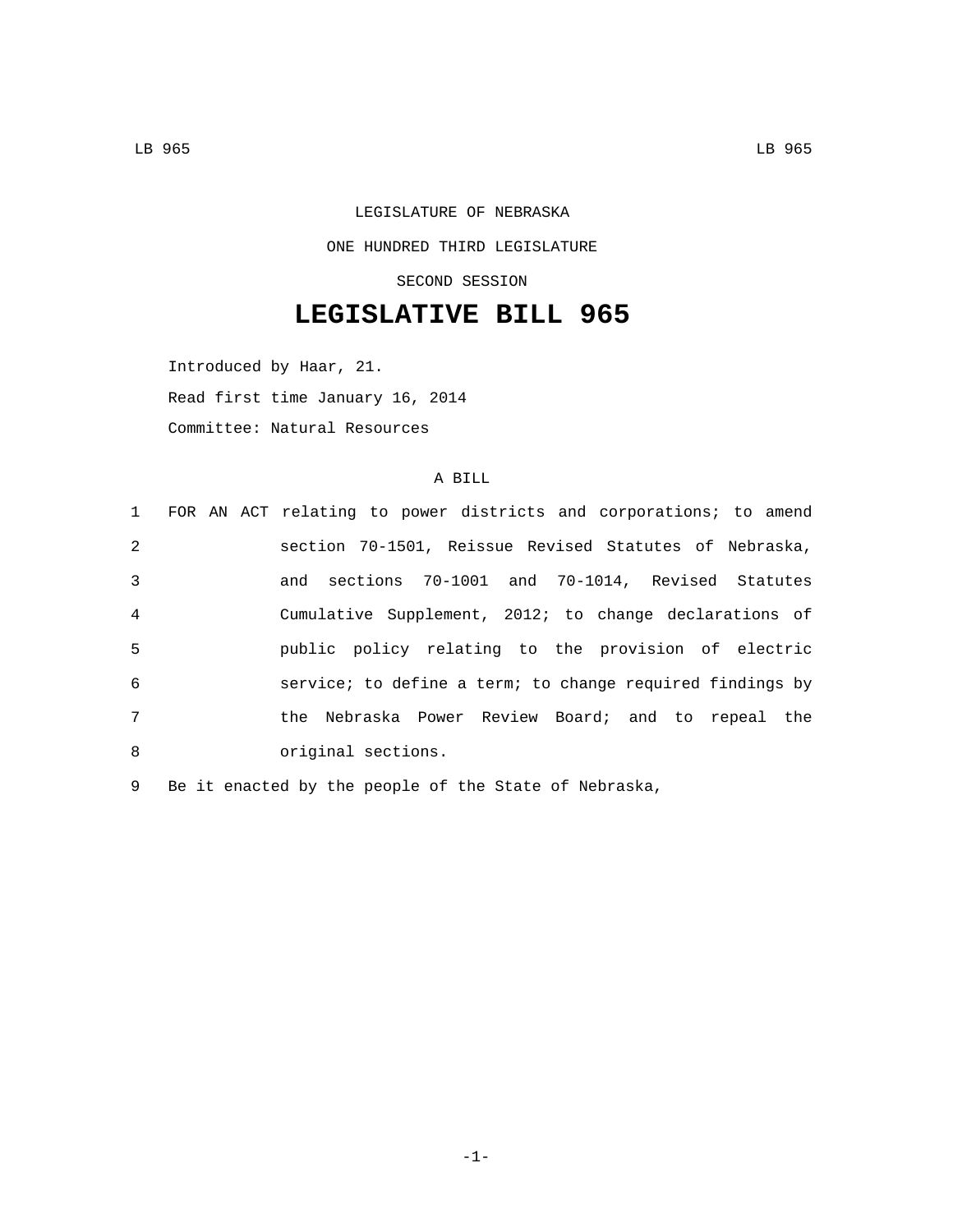Section 1. Section 70-1001, Revised Statutes Cumulative 2 Supplement, 2012, is amended to read: 70-1001 In order to provide the citizens of the state with reliable and adequate electric service at as low overall cost as possible, and to provide as many benefits to customer-owners as possible, consistent with sound business practices, it is the policy of this state to avoid and eliminate conflict and competition between public power districts, public power and irrigation districts, individual municipalities, registered groups of municipalities, electric membership associations, and cooperatives in furnishing electric energy to retail and wholesale customers, to avoid and eliminate the duplication of facilities and resources which result therefrom, and to facilitate the settlement of rate disputes between 14 suppliers of electricity. Cost includes, but is not limited to, costs 15 of generation, current and projected fuel costs, cost of regulatory compliance, short-term and long-term energy portfolio risks, 17 environmental impacts including the cost of climate change, health impacts including public costs related to energy production, water usage costs, and the fiscal impact of customer-owner dollars sent out of state. Benefits includes, but is not limited to, economic benefits 21 to the state or community, efficient use of resources, portfolio diversification, and beneficial impacts to water or other environmental resources. Cost and benefits include both local and 24 statewide impacts.

It is also the policy of the state to prepare for an

-2-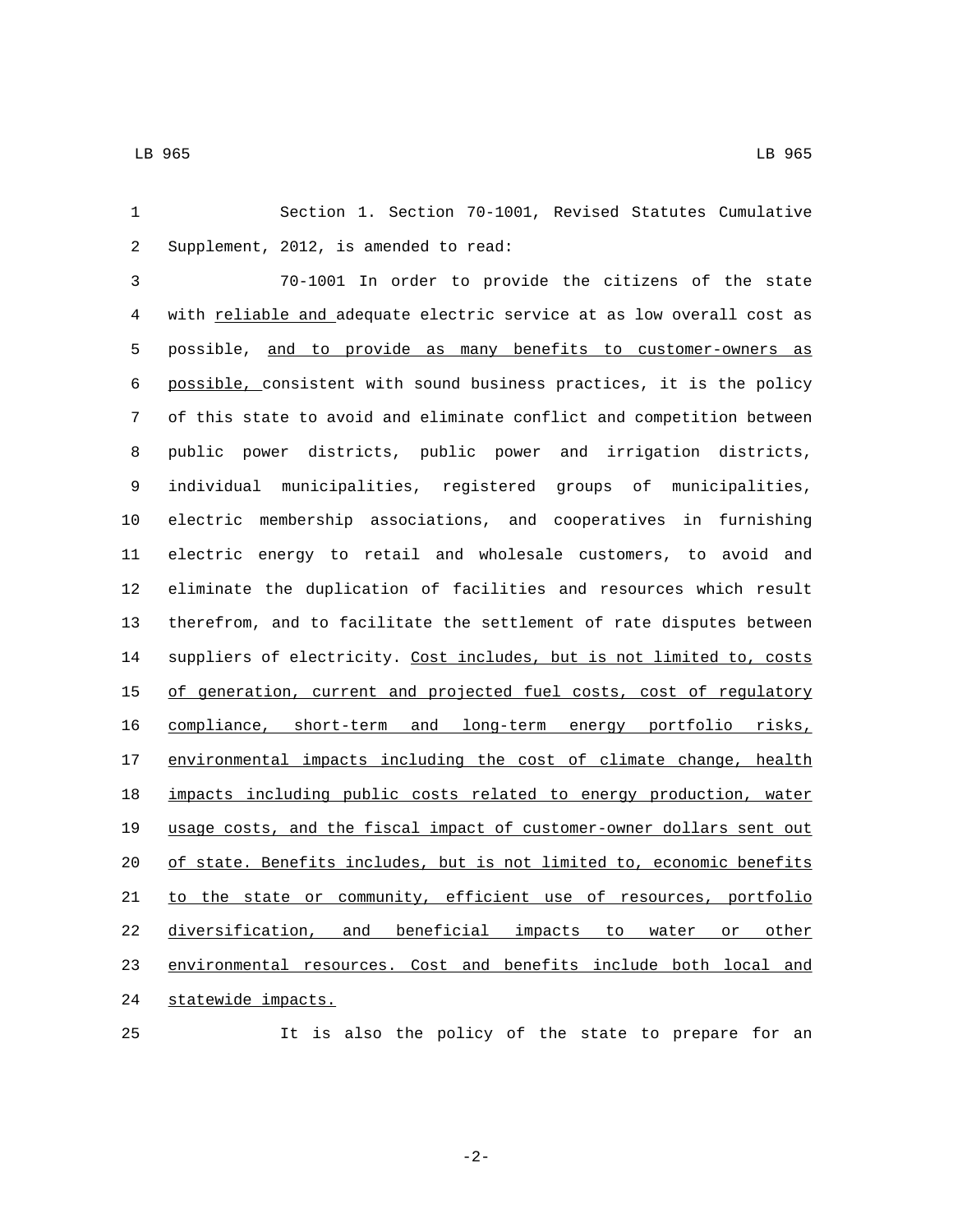evolving retail electricity market if certain conditions are met which indicate that retail competition is in the best interests of the citizens of the state. The determination on the timing and form of competitive markets is a matter properly left to the states as each state must evaluate the costs and benefits of a competitive retail market based on its own unique conditions. Consequently, there is a need for the state to monitor whether the conditions necessary for its citizens to benefit from retail competition exist.

 It is also the policy of the state to encourage and allow opportunities for private developers to develop, own, and operate renewable energy facilities intended primarily for export from the state under a statutory framework which protects the ratepayers of consumer-owned utility systems operating in the state from subsidizing the costs of such export facilities through their rates.

 For purposes of this section, customer-owner means any Nebraska citizen who resides within the service area of any electric 17 supplier as defined in section 70-1001.01.

 Sec. 2. Section 70-1014, Revised Statutes Cumulative 19 Supplement, 2012, is amended to read:

 70-1014 After hearing, the board shall have authority to approve or deny the application. Except as provided in section 70-1014.01 for special generation applications and except as provided in section 70-1014.02, before approval of an application, the board shall find that the application will serve the public convenience and necessity, and that the applicant can most economically and feasibly

-3-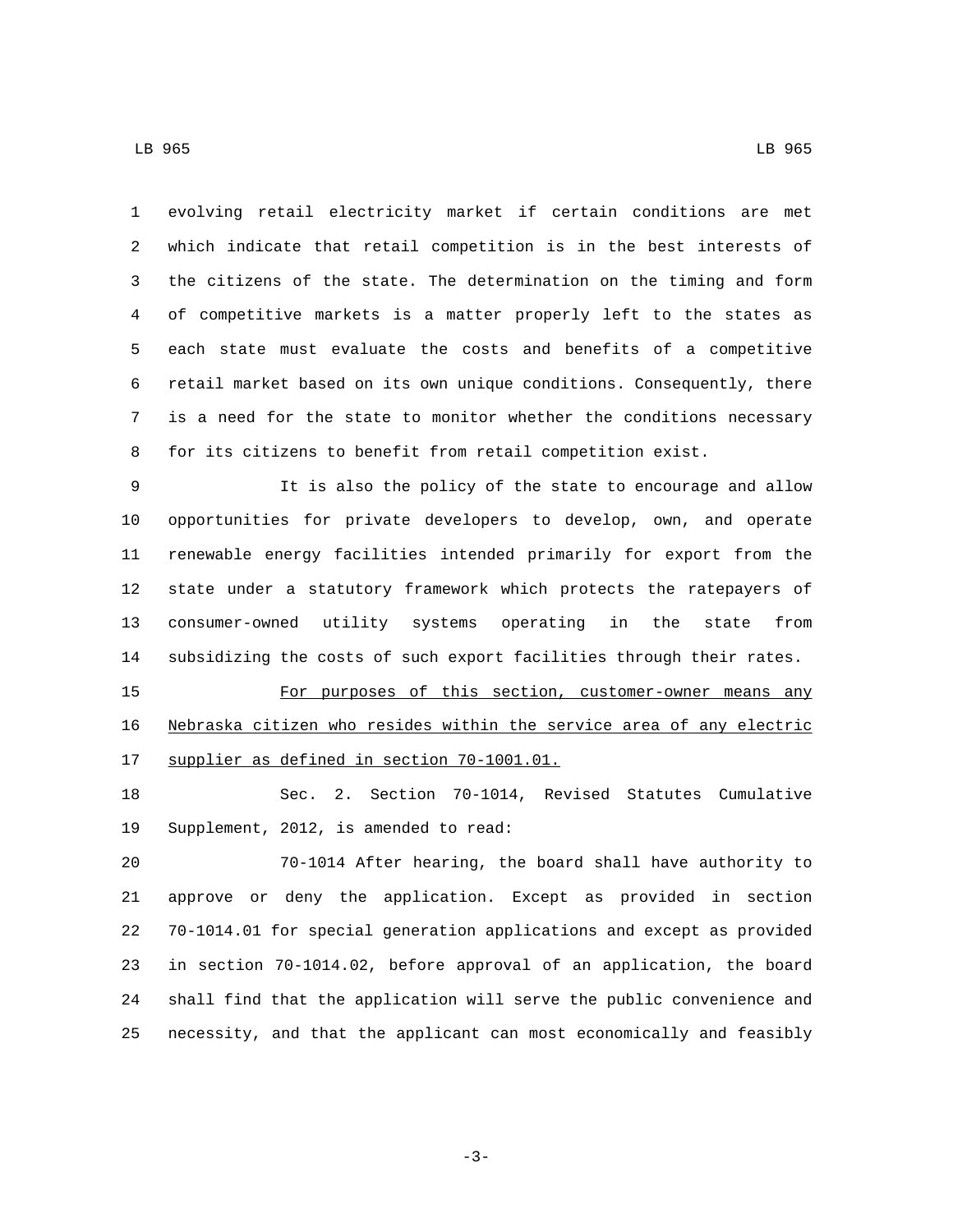supply the electric service resulting from the proposed construction or acquisition, without unnecessary duplication of facilities or

 operations, and with consideration given to both costs and benefits 4 as described in section 70-1001.

 If the application involves a transmission line or related facilities planned and approved by a regional transmission organization and the regional transmission organization has issued a notice to construct or similar notice or order to a utility to construct the line or related facilities, the board shall also consider information from the regional transmission organization's planning process and may consider the benefits to the region, which shall include Nebraska, provided by the proposed line or related facilities as part of the board's process in determining whether to 14 approve or deny the application.

 If the application proposes an expenditure of fifty million dollars or more to modify or construct generation or 17 transmission capacity, the board shall determine whether such expenditure meets the standards set forth in this section.

 Sec. 3. Section 70-1501, Reissue Revised Statutes of 20 Nebraska, is amended to read:

 70-1501 It is the public policy of this state to provide its citizens with reliable and adequate electric service at as low an 23 overall cost as possible, and to provide as many benefits to customer-owners as possible, consistent with sound business practices, and in furtherance of such policy it is necessary to avoid

-4-